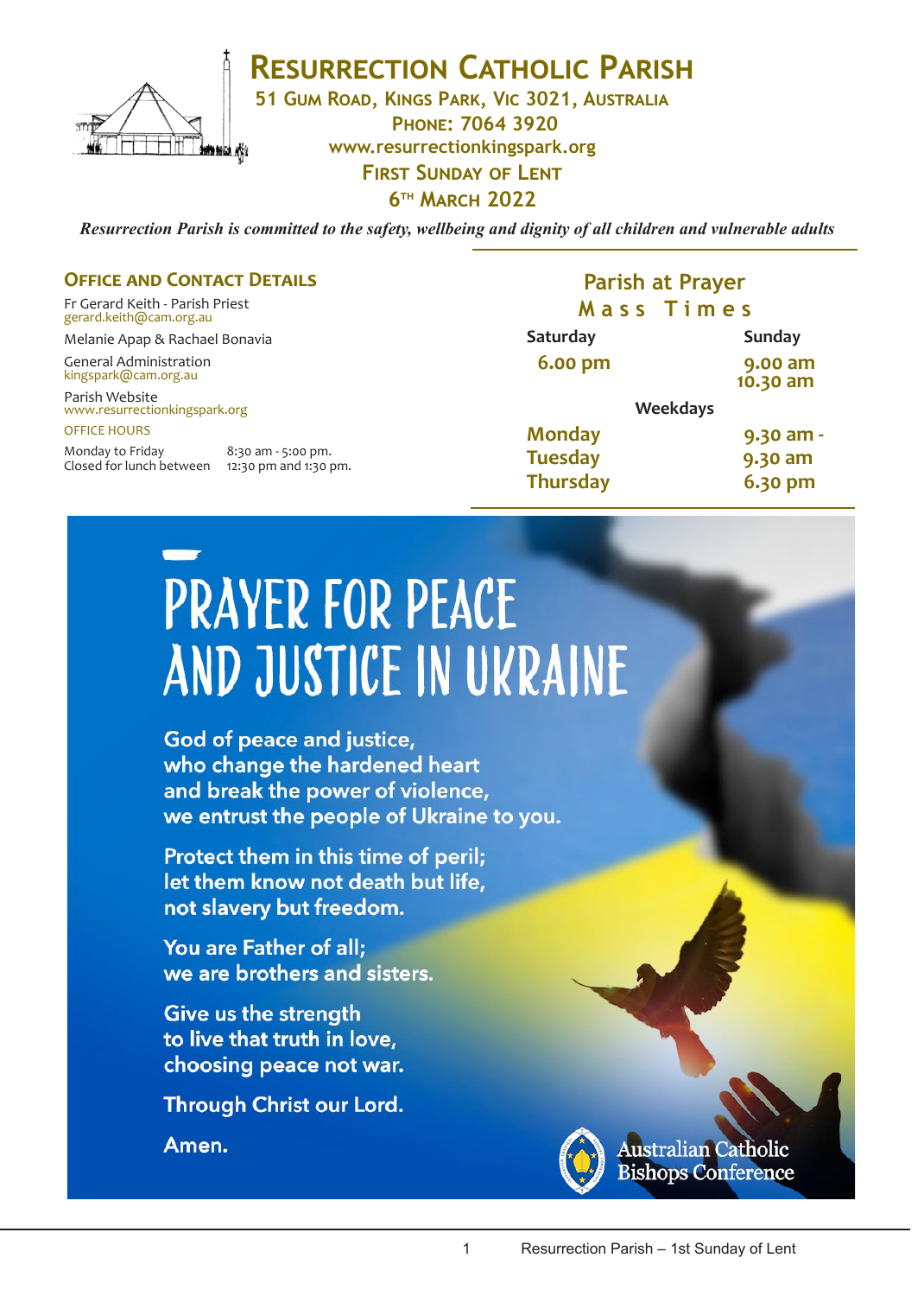

AUSTRALIAN CATHOLIC BISHOPS CONFERENCE

# **Bishops call for peace in Ukraine, generous Australian response**

#### **MEDIA RELEASE February 26, 2022**

Australian Catholic Bishops Conference president Archbishop Mark Coleridge has expressed indignation at what is happening in Ukraine and called for a rejection of the madness of war and a return to reason, saying "the peace of the world is at stake".

"We express our deep compassion for the people of Ukraine and our solidarity with all people of Ukrainian heritage here in Australia," Archbishop Coleridge said.

"It's not enough to condemn the bloodshed, breathe threats and take half-measures. The entire international community – including Australia – needs to do all in its power to stop the violence.

"This isn't some geopolitical game. Lives are at stake. The lies have to stop. Truth and justice have to prevail if there is to be a future for all of us.

"Ukraine may seem a long way from Australia, but what's happening there is not. Ukraine has become the world which will never be the same because of this militarised barbarism."

Bishop Mykola Bychok, the leader of the Ukrainian Catholic Church in Australia, said there has been growing fear in his homeland in recent weeks. That fear was realised this week.

"Ukraine is a peaceful nation; we don't want war. An escalated Russian invasion will result in many more dead and injured, millions of refugees, more tears and pain," he said.

"This is a question of life and death as nostalgia for an empire lost has led to senseless slaughter and immense suffering throughout Ukraine."

The Russian invasion of Ukraine, a country whose identity long predates the Soviet Union and which has been widely recognised as a sovereign nation since 1991, is also likely to see the freedom of Ukrainian Catholics to practise their faith curtailed.

This would be all the more bitter for a Church which for 70 years was persecuted and forced underground, Bishop Bychok said.

Archbishop Coleridge stressed that, as with other countries that have known war in recent years, most recently Afghanistan, "a generous response by the Australian government is needed to help people fleeing violence in Ukraine".

Caritas Australia, part of the Church's international aid and development agency, is working with Caritas Ukraine to provide vital humanitarian assistance for the victims of war.

Pope Francis has appealed to those "with political responsibility to examine their consciences seriously before God, who is the God of peace and not of war, who is the Father of all, not just of some, who wants us to be brothers and sisters and not enemies".

The Pope called on all believers and people of good will to make Ash Wednesday, March 2, a special day of prayer and fasting for peace. Archbishop Coleridge urged parishes, schools and other Catholic communities in Australia to heed his call.

"Prayer is more powerful than bombs. So we'll be praying for an immediate ceasefire and a return to reason and negotiation. We're also praying for those who have been killed, wounded or forced to flee," Archbishop Coleridge said.

Media contact: Gavin Abraham • 0408 825 788 • media@catholic.org.au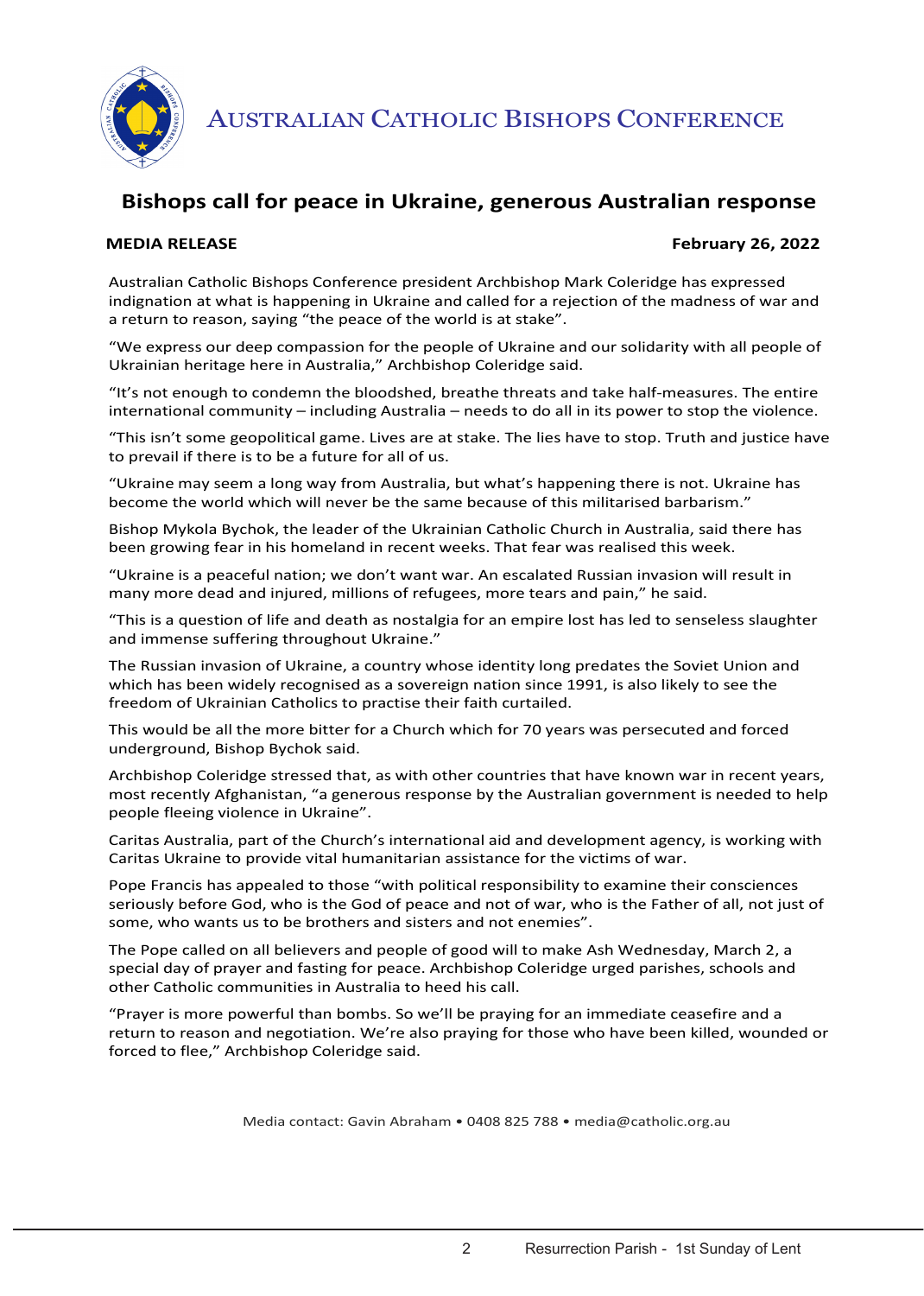# Our Lenten Journe









Anatercia 12, was struggling to cope with responsibilities after her father died. Then she participated in Caritas Australia- supported training and gained access to psychosocial supports.

Now, Anatercia can easily access clean drinking water, community members are able to grow healthy crops all year round, and there is enough nutritious food to eat. Anatercia feels better supported by her community, has more time to study and do her homework, and hopes to fulfil her dream of becoming a nurse.

Please donate to Project Compassion 2022 to help young people succeed in the future and bring stability to vulnerable youth like Anatercia.

Together, we can help vulnerable communities face their challenges today and build a better tomorrow For All Future Generations.

You can donate through Project Compassion donation boxes and envelopes available from your Parish, by visiting lent.caritas.org.au, or by calling 1800 024 413.

**Biblical Faith:** Understanding the bible and our relationship to God. This is the focus of the Australian Catholic magazine for this quarter. Please take a copy of this free magazine and spend time reading different articles about the bible.

### **Congratulations!**

We congratulate the children from grade 3 at Resurrection School who will be receiving the Sacrament for the first time this coming Monday. Please keep these children in your prayers.

**St Vincent de Paul:** Collection of **non perishable items** for those in our local community who need a hand up.

**Lenten Gospel Reflection: Every Saturday** during lent from 10.00am to 11.00am in the parish office

*We pray for Fr Kevin Mogg and all those who have died recently.* 

*We pray for Lucio Vong, Dominador Lopez Snr. and all those whose anniversary occur at about this time.*

*Please also pray for all those who are sick.*